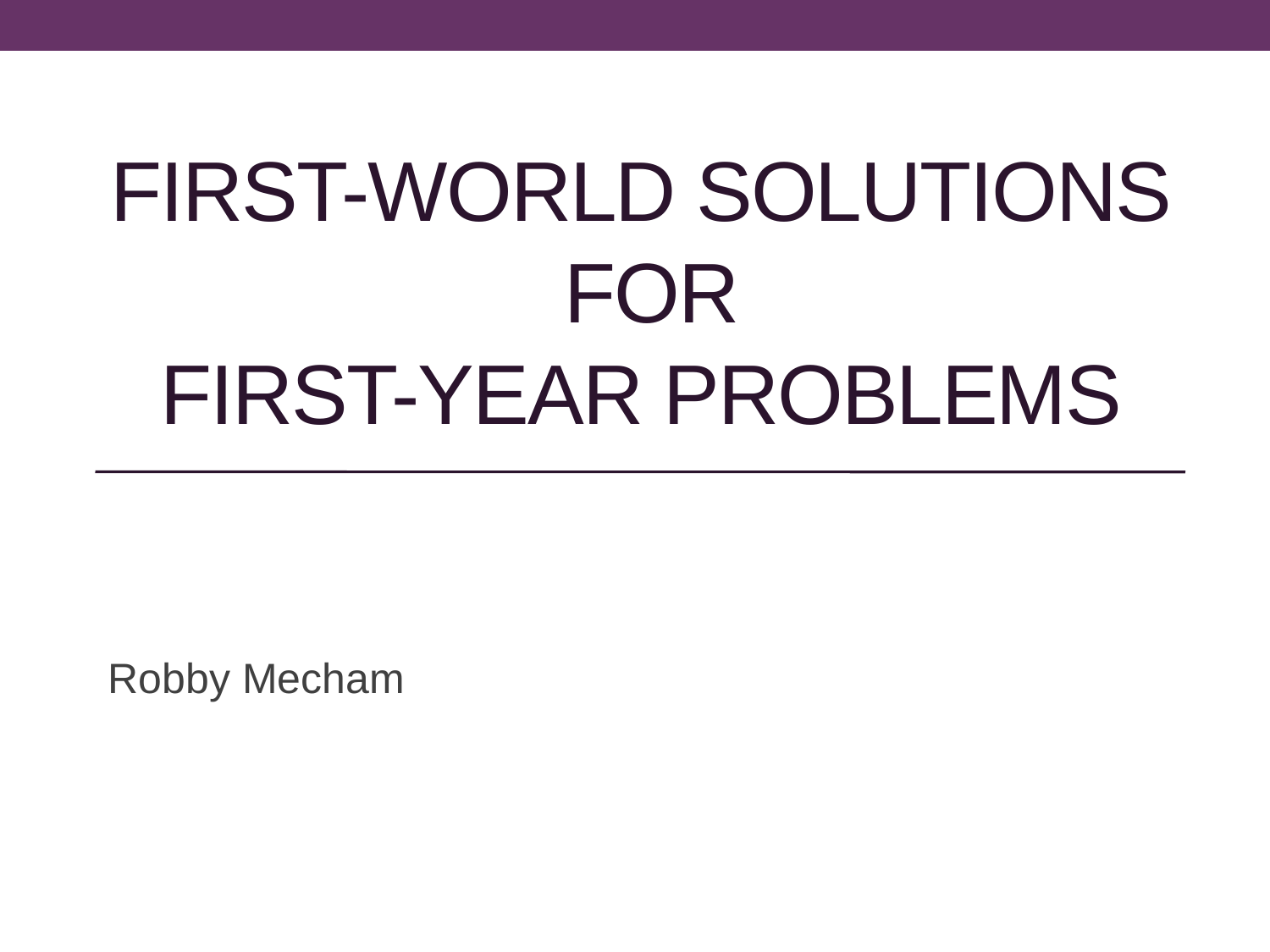# The Problem

- Roughly 350-375 incoming freshman every year
- Only 25 courses offered
- Each freshman needs a First-Year class and the classes have certain constraints

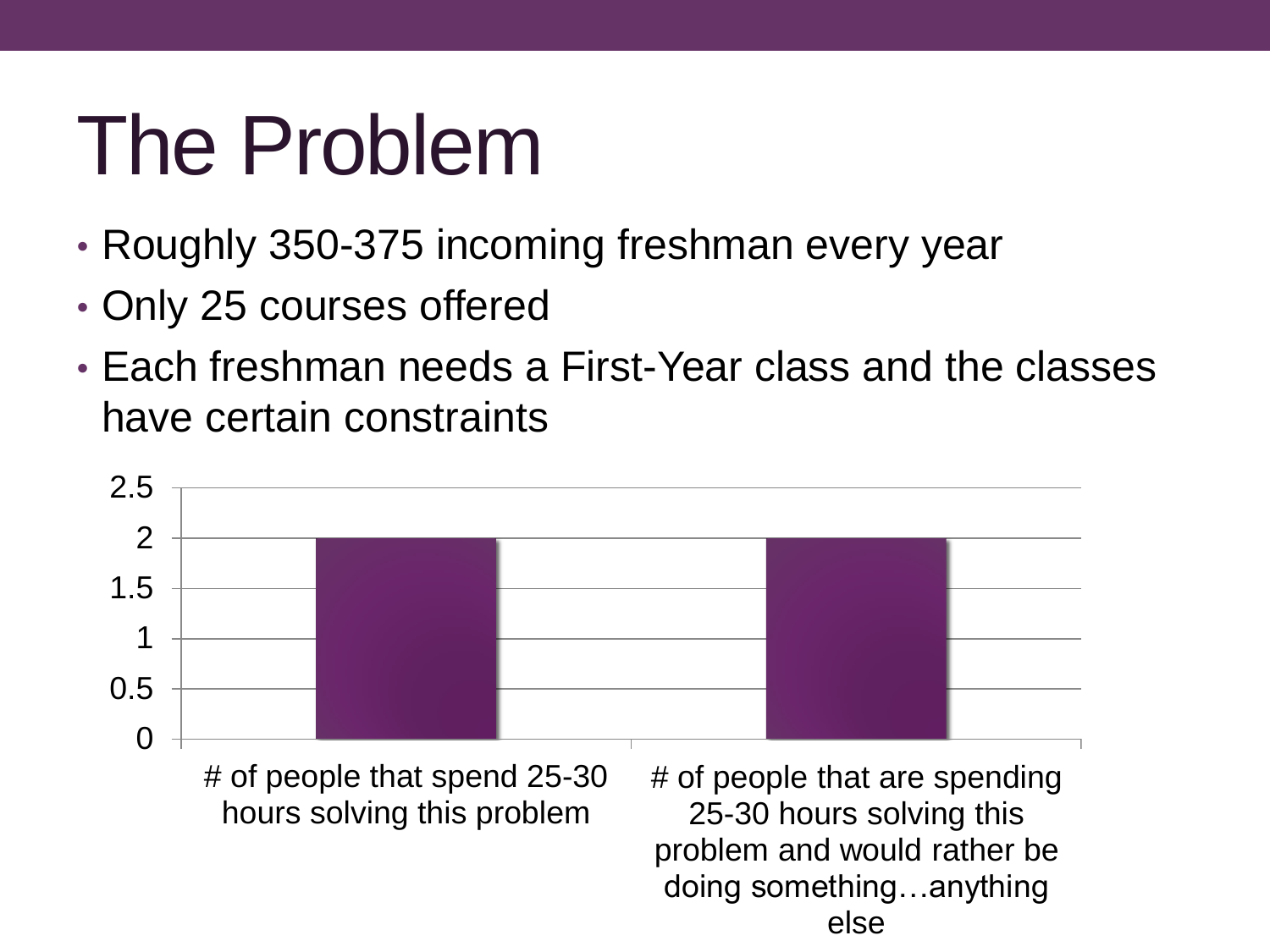# So how can this problem be fixed?

- How can we efficiently give MORE students the classes they want while abiding by certain constraints?
	- Class size 14-16
	- Gender distribution at most 70/30 either way
	- Some classes can't have athletes
	- Some classes require certain ACT scores
- COMPUTERS!!
	- Don't fatigue or become mentally exhausted
	- VERY FAST
	- Programmed to find the best possible outcome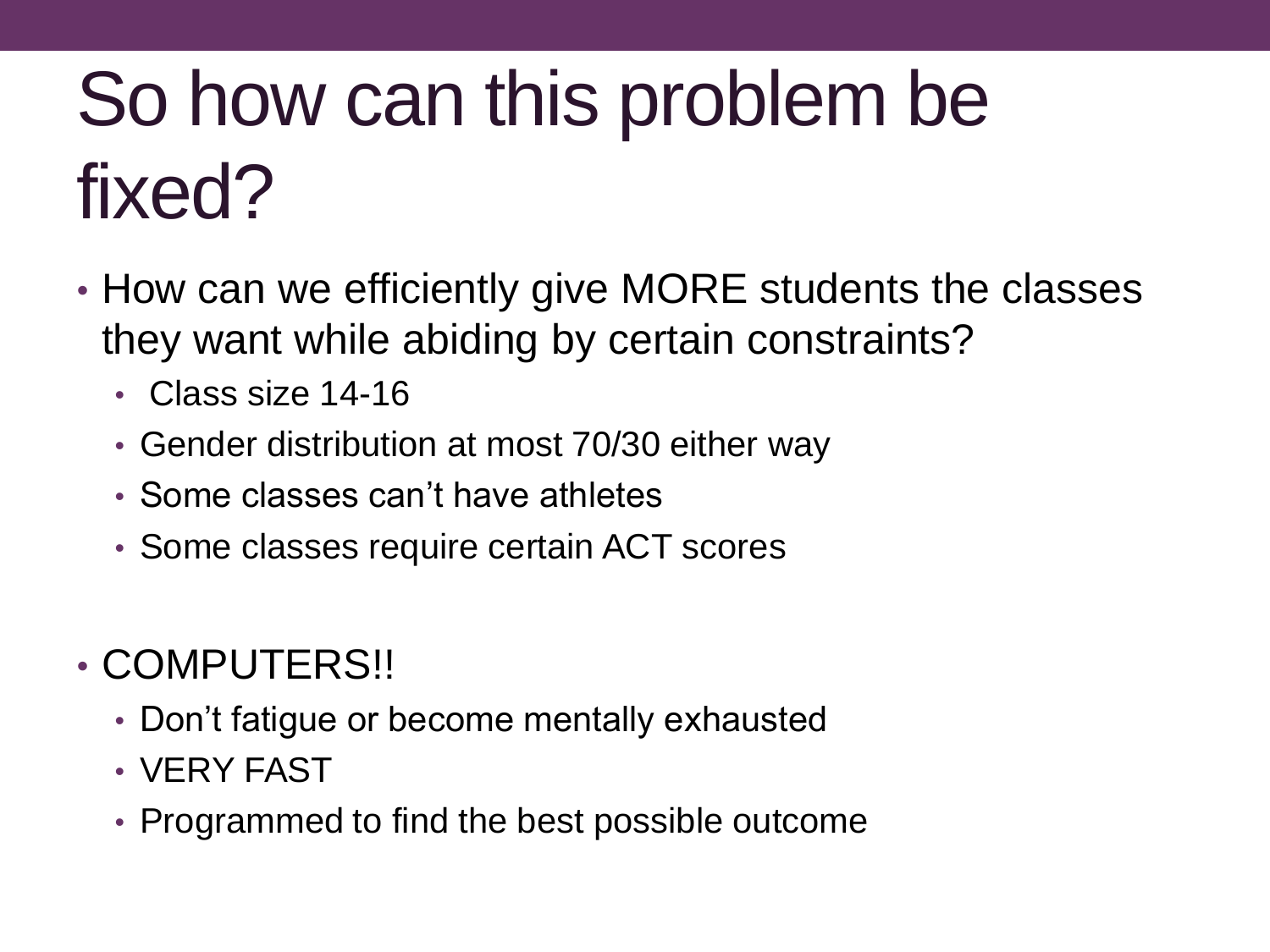# The Process

- 1. Start out small, work with toy problems and familiarize yourself with the language and problem
- 2. Gather the data needed and break it down
	- 1. Separate the data into two main groups groups: Students, Classes
	- 2. Divide the two main groups into even smaller groups: males/females, athletes, ACT scores, Non-athlete classes, Classes with certain ACT scores
- 3. Make minor changes to your toy problem and feed the data into the main code
- 4. Analyze the outcome and rejoice in a job well done!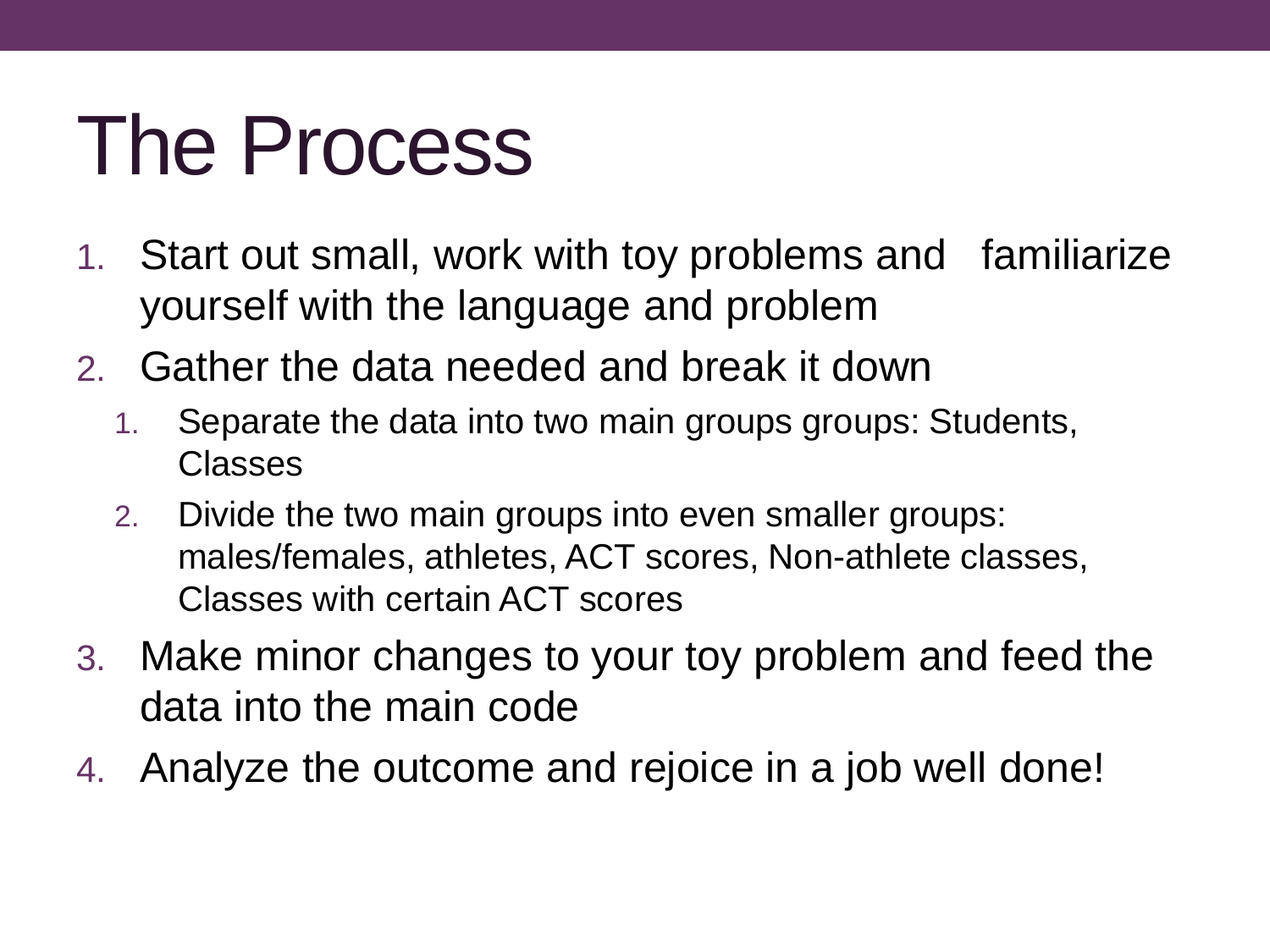## If only it was that easy….

- There were several things that held us back for days and sometimes weeks
	- Missing and extra numbers in the files
	- Misspelling of classes
	- Student-athletes picking non-athlete classes
	- Classes that had few, if any, people pick them
	- BLANK SPACES!!!!!!!!!!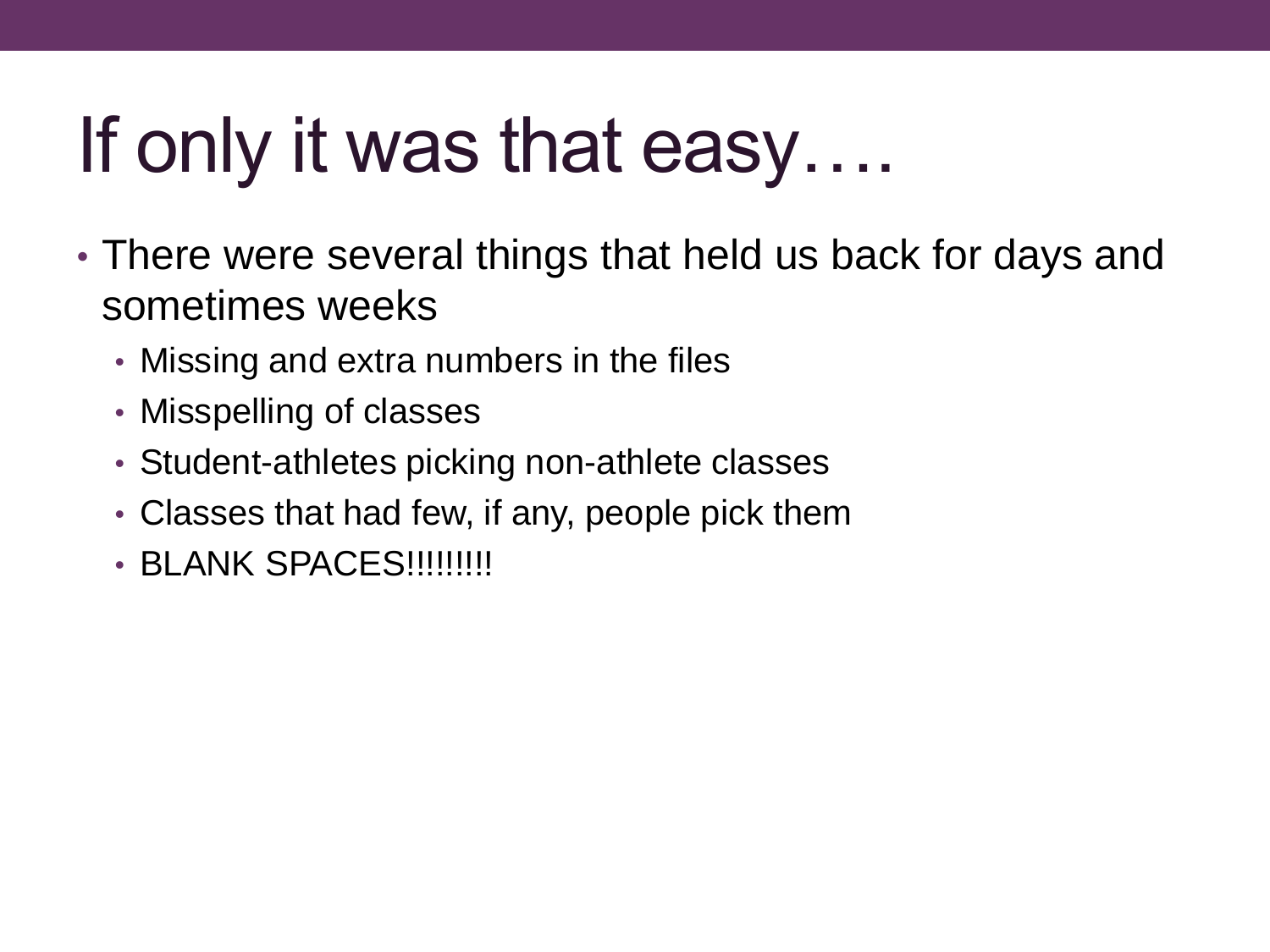### Results!



■1st Choice ■2nd Choice ■ 3rd Choice **4th Choice 5th Choice 6th Choice**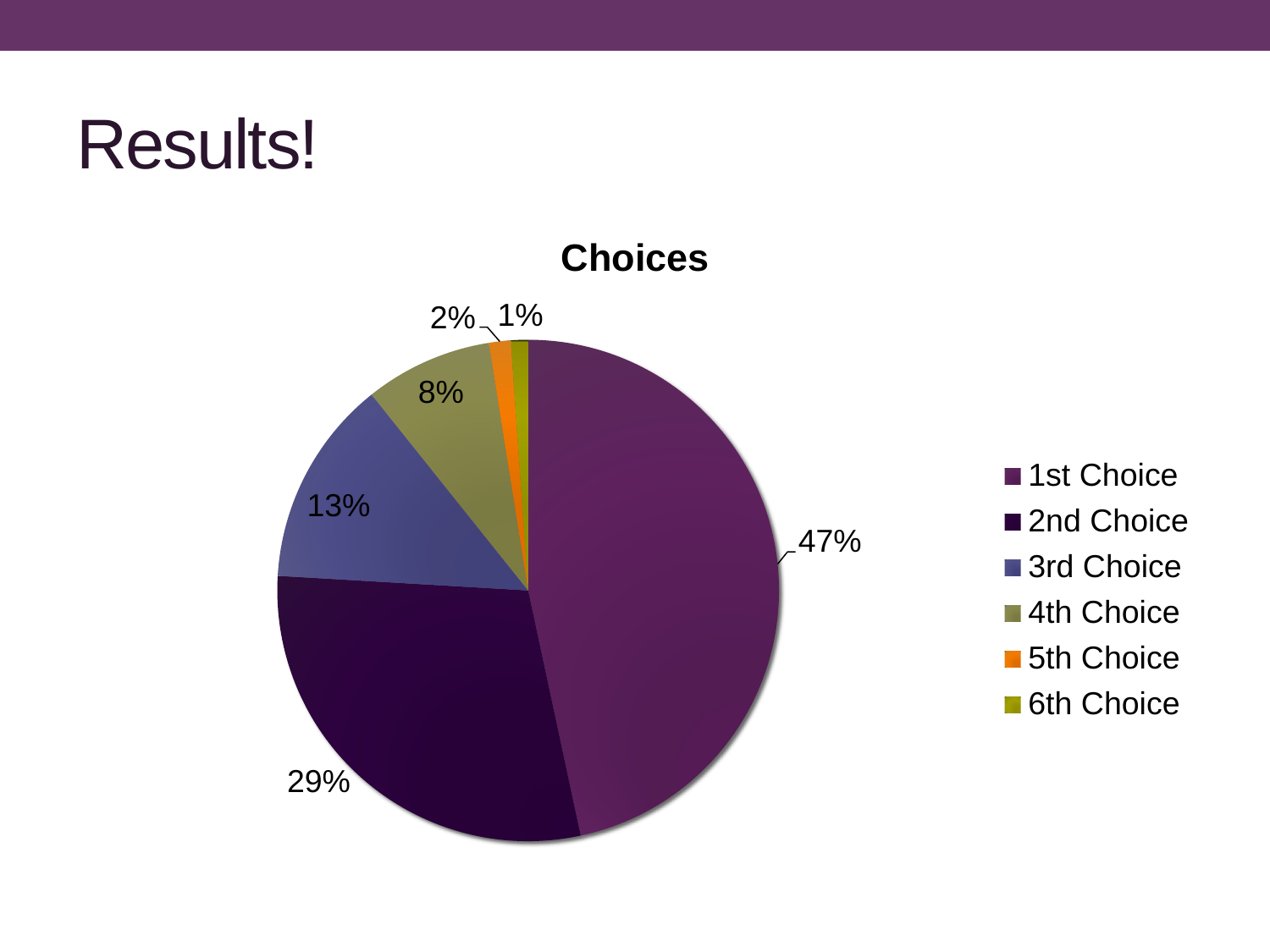| Out[88]//MatrixForm= |                                                                                     |
|----------------------|-------------------------------------------------------------------------------------|
| 492714.              | <b>Stars: Black Holes, Dark Cosmos</b>                                              |
| 492715.              | Public Sculpture in Chicago                                                         |
| 492749.              | The Future                                                                          |
| 492775.              | College Sport in Chicago: Then & Now                                                |
| 492796.              | Philosophy of Humans and Animals                                                    |
|                      | 492 804. Exploring Adolescence: The Role of Chicago School Experiences Then and Now |
| 492805.              | College Sport in Chicago: Then & Now                                                |
| 492841.              | Robots & Brains: Fantasies & Facts                                                  |
| 492842.              | <b>Recreational Mathematics</b>                                                     |
| 492856.              | Saints and Sinners: Chicago                                                         |
| 492859.              | Saints and Sinners: Chicago                                                         |
| 492867.              | Medical Mysteries of the Mind                                                       |
| 492879.              | Medical Mysteries of the Mind                                                       |
| 492881.              | Medical Mysteries of the Mind                                                       |
| 492894.              | The Great War                                                                       |
| 492895.              | <b>Recreational Mathematics</b>                                                     |
|                      | 492899. Exploring Adolescence: The Role of Chicago School Experiences Then and Now  |
| 492927.              | Medical Mysteries of the Mind                                                       |
| 492932.              | Chicago Global–Local Microfinance                                                   |
| 492939.              | The Future                                                                          |
| 492958.              | <b>Government and Markets</b>                                                       |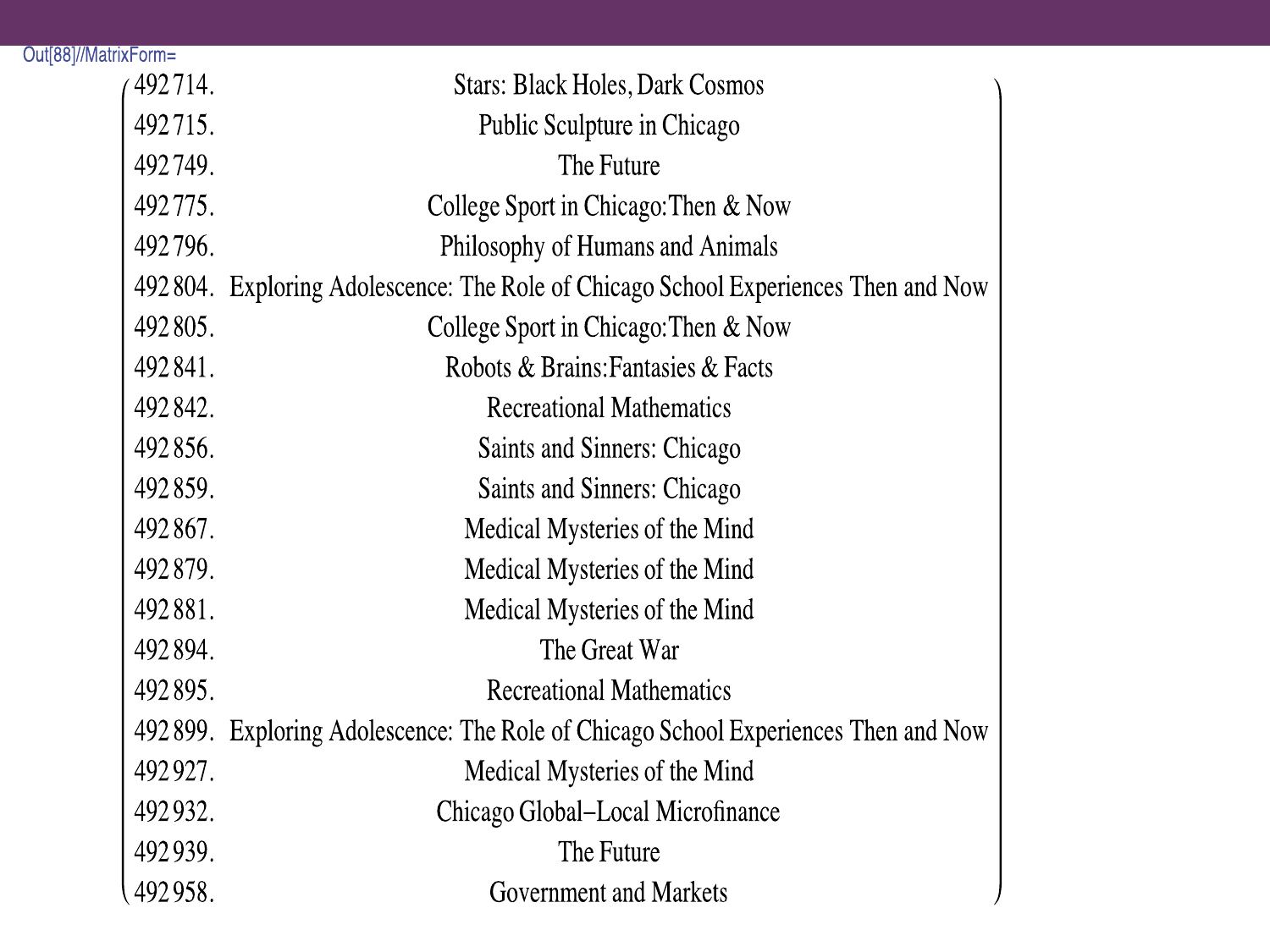#### Out[92]//MatrixForm=

| Music in Chicago                                                           | 14     | 9             | 5              | 0                                          |
|----------------------------------------------------------------------------|--------|---------------|----------------|--------------------------------------------|
| Medical Mysteries of the Mind                                              | 25     | 15            | 10             | 14                                         |
| The Future                                                                 | 16     | 6             | 10             | -11                                        |
| Robots & Brains: Fantasies & Facts                                         | 16     | 8             | 8              | 10                                         |
| College Sport in Chicago: Then & Now                                       | 16     | $\tau$        | 9              | 14                                         |
| The Science of Cooking                                                     | 16     | 10            | 6              | 13                                         |
| The Birth of Chicagos Museums 1893–1933                                    | 14     | 10            | $\overline{4}$ | $\boldsymbol{0}$                           |
| The Great War                                                              | 15     | 6             | 9              | 10                                         |
| <b>Understanding Islam</b>                                                 | 14     | 7             | 7              | 9                                          |
| Dostoevsky and the Russian Novel                                           | 14     | 10            | 4              | 4                                          |
| <b>Government and Markets</b>                                              | 15     | 5             | 10             | 10                                         |
| Chicago Global-Local Microfinance                                          | 15     | 5             | 10             | 12                                         |
| Chicago 1968                                                               | 14     | 10            | $\overline{4}$ | 10                                         |
| Global Cultures: Chicago and Beyond                                        | 14     | 10            | 4              | $\boldsymbol{0}$                           |
| <b>Recreational Mathematics</b>                                            | 14     | 6             | 8              | 9                                          |
| <b>Rhetoric and Citizenship</b>                                            | 14     | $\tau$        | 7              | 8                                          |
| Saints and Sinners: Chicago                                                | 14     | 10            | 4              | $\mathbf{1}$                               |
| Philosophy of Humans and Animals                                           | 14     | 9             | 5              | $\boldsymbol{0}$                           |
| Religion in Gilded Age Chicago                                             | $\tau$ | 5             | $\overline{2}$ | $\theta$                                   |
| Public Sculpture in Chicago                                                | 14     | 10            | 4              | $\theta$                                   |
| Exploring Adolescence: The Role of Chicago School Experiences Then and Now |        | 10            | 5              | 9                                          |
| <b>Stars: Black Holes, Dark Cosmos</b>                                     | 14     | 7             | 7              | $\theta$                                   |
| Writing Chicago                                                            | 14     | 8             | 6              | 9                                          |
| American Playwrights in Chicago                                            | 14     | <sup>10</sup> | 4              | $\overline{0}$<br>$\overline{\phantom{a}}$ |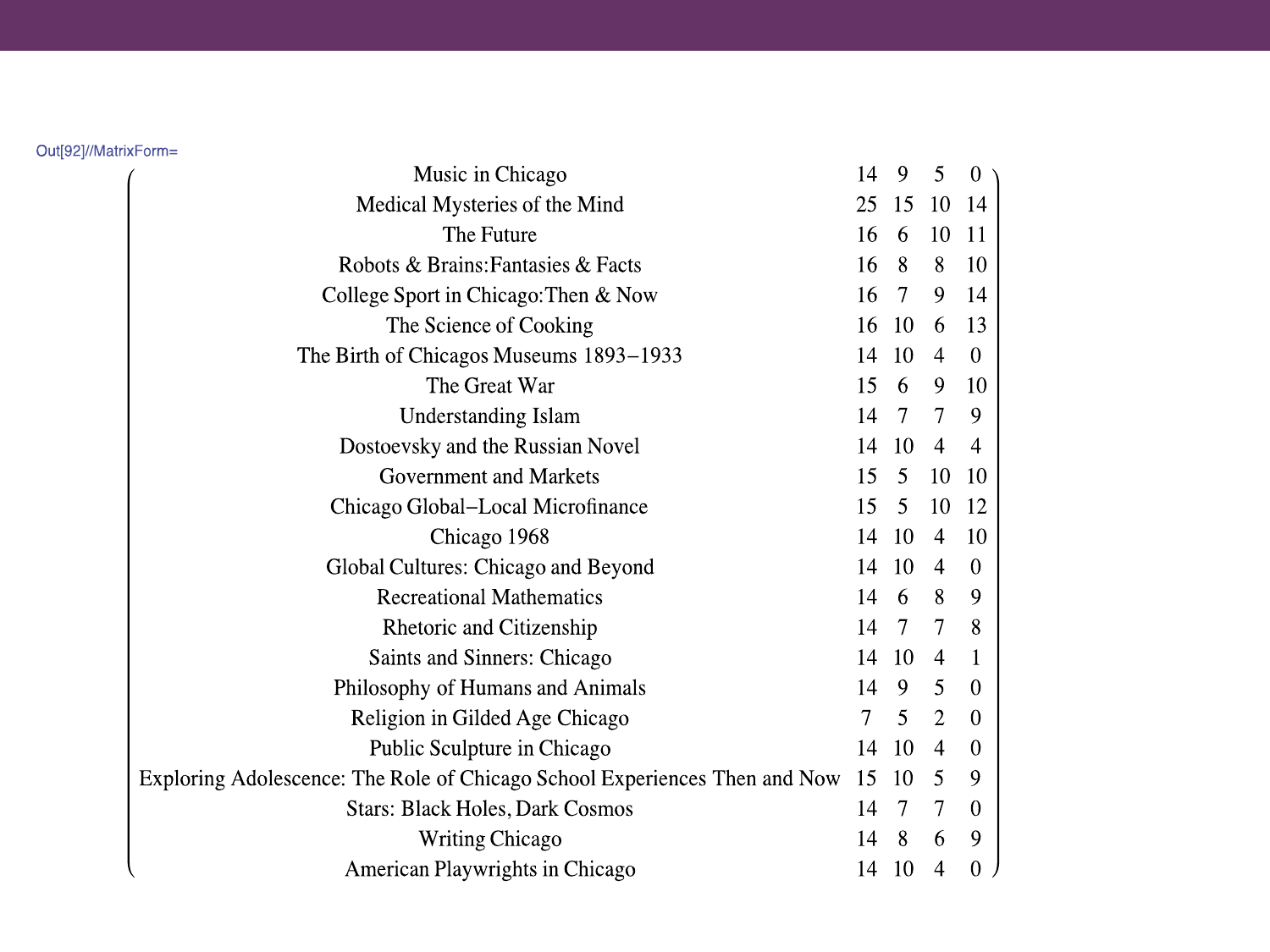## What I learned and loved

- A new programming language that will be of use as a continue in the math/CS fields
- You can never check your data too many times
- Always start out small and double check each step
- Solving a problem no matter the size one of the greatest feelings